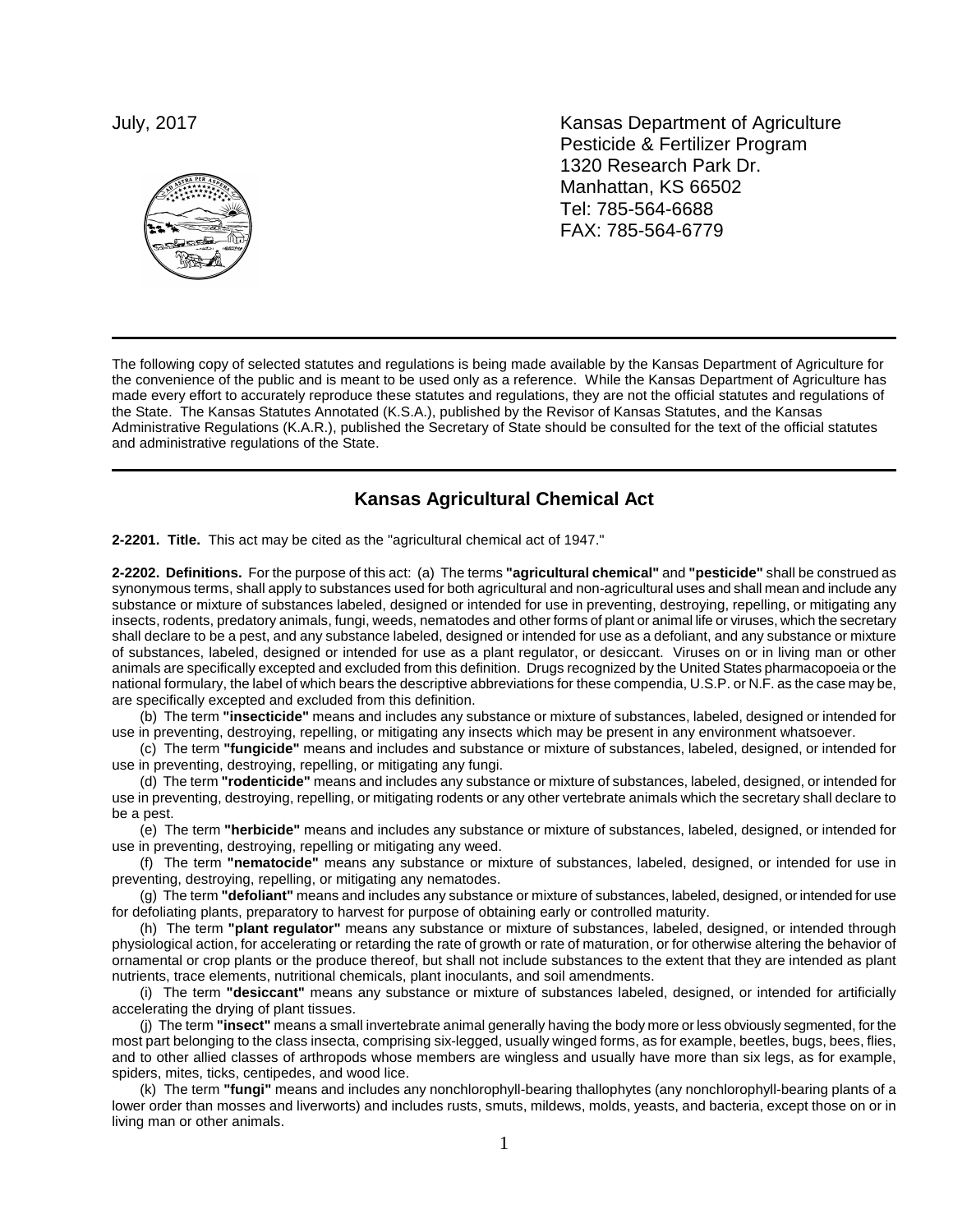(l) The term **"weed"** means and includes any plant which grows where not wanted.

(m) The term **"nematode"** means invertebrate animals of the phylum nemathelminthes and class Nemotoda, that is, unsegmented round worms with elongated, fusiform, or saclike bodies covered with cuticle, and inhabiting soil, water, plants or plant parts; may also be called nemas or eelworms.

(n) The term **"fumigant"** means any substance or mixture of substances which emits or liberates a gas or gases, which are used in controlling, destroying, or mitigating insects or rodents and which are usually dangerous to man and other animals.

(o) The term **"ingredient statement"** means a statement of the name and percentage of each active ingredient, together with the total percentage of the inert ingredients, in the agricultural chemical; if the agricultural chemical contains arsenic in any form, the statement shall include the percentages of total and water soluble arsenic, each calculated as elemental arsenic. If the agricultural chemical is not highly toxic to man, and if the agricultural chemical does not contain arsenic in any form, and if the agricultural chemical is not a fumigant, and if a statement of the total percentage of each active ingredient is filed with the secretary, then the term **"ingredient statement"** shall be construed to mean a statement of the name of each active ingredient listed in the order of greatest percentage of each present in the product, together with the name and total percentage of the inert ingredients, if any there be in the agricultural chemical.

(p) The term **"active ingredient"** means

(1) in the case of any agricultural chemical other than a plant regulator, defoliant, or desiccant, an ingredient which will prevent, destroy, repel, or mitigate insects, nematodes, fungi, rodents, weeds or other pests;

(2) in the case of a plant regulator an ingredient which, through physiological action, will accelerate or retard the rate of growth or rate of maturation or otherwise alter the behavior of ornamental or crop plants or the produce thereof;

(3) in the case of a defoliant, an ingredient which will cause the leaves or foliage to drop from a plant;

(4) in the case of a desiccant, an ingredient which will artificially accelerate the drying of plant tissue.

(q) The term **"inert ingredient"** means an ingredient which is not an active ingredient.

(r) The term **"antidote"** means the most practical immediate treatment in case of poisoning and includes first aid treatment. (s) The term **"person"** means any individual, partnership, association, corporation, or organized group of persons whether incorporated or not.

(t)The term **"secretary"** means the secretary of agriculture.

(u) The term **"registrant"** means the person registering any agricultural chemical pursuant to the provisions of this act.

(v) The term **"label"** means the written, printed, or graphic matter on, or attached to, the agricultural chemical or the immediate container thereof, and the outside container or wrapper of the retail package, if any there be.

(w) The term **"labeling"** means all labels and other written, printed or graphic matter:

(1) Upon the agricultural chemical or any of its containers or wrappers;

(2) accompanying the agricultural chemical at any time;

(3)to which reference is made on the label or in literature accompanying the agricultural chemical, except when accurate, nonmisleading reference is made to current official publications of the United States departments of agriculture, interior, health and human services, environmental protection agency and state and federal experimental stations and extension services.

(x) The term **"adulterated"** shall apply to any agricultural chemical:

(1) The strength or purity of which falls below the professed standard or quality as expressed on labeling or under which it is sold;

(2) if any substance has been substituted wholly or in part for the article;

(3) if any valuable constituent of the article has been wholly or in part abstracted.

(y) The term **"misbranded"** shall apply:

(1) To any agricultural chemical if its labeling bears any statement, design, or graphic representation relative thereto, or to its ingredients, which is false or misleading in any particular:

(2) to any agricultural chemical:

(a) Which is an imitation of or is offered for sale under the name of another agricultural chemical;

(b) the labeling of which bears any reference to registration under this act;

(c) the labeling accompanying which does not contain instructions for use which are necessary for effective results; and which, if complied with, are adequate for the protection of the public;

(d) if the label of which does not contain a warning or caution statement which, if complied with, is adequate to prevent injury to living man and other vertebrate animals or does not bear a hazard or cautionary statement sufficient to prevent harm to the environment, especially the waters of the state;

(e) the label of which does not bear an ingredient statement on the immediate container;

(f) the label of which does not bear an ingredient statement on the outside container or wrapper, if there be one, through which the ingredient statement on the immediate container cannot be clearly read;

(g) upon which there appears any word, statement, or other information required by or under the authority of this act to appear on the labeling, which is not prominently placed thereon with such conspicuousness (as compared with other words, statements, designs, or graphic matter in the labeling) and in such terms as to render it likely to be read and understood by the ordinary individual under customary conditions of purchase and use; and

(h) the label of which does not bear an EPA registration number, unless exempted from the requirement under the provisions of FIFRA.

(3) To any insecticide, fungicide, nematocide, or herbicide which when used as directed, or when used in accordance with commonly recognized practices:

(a) Shall be injurious to living man or other vertebrate animals, to which it is applied, or to the person applying such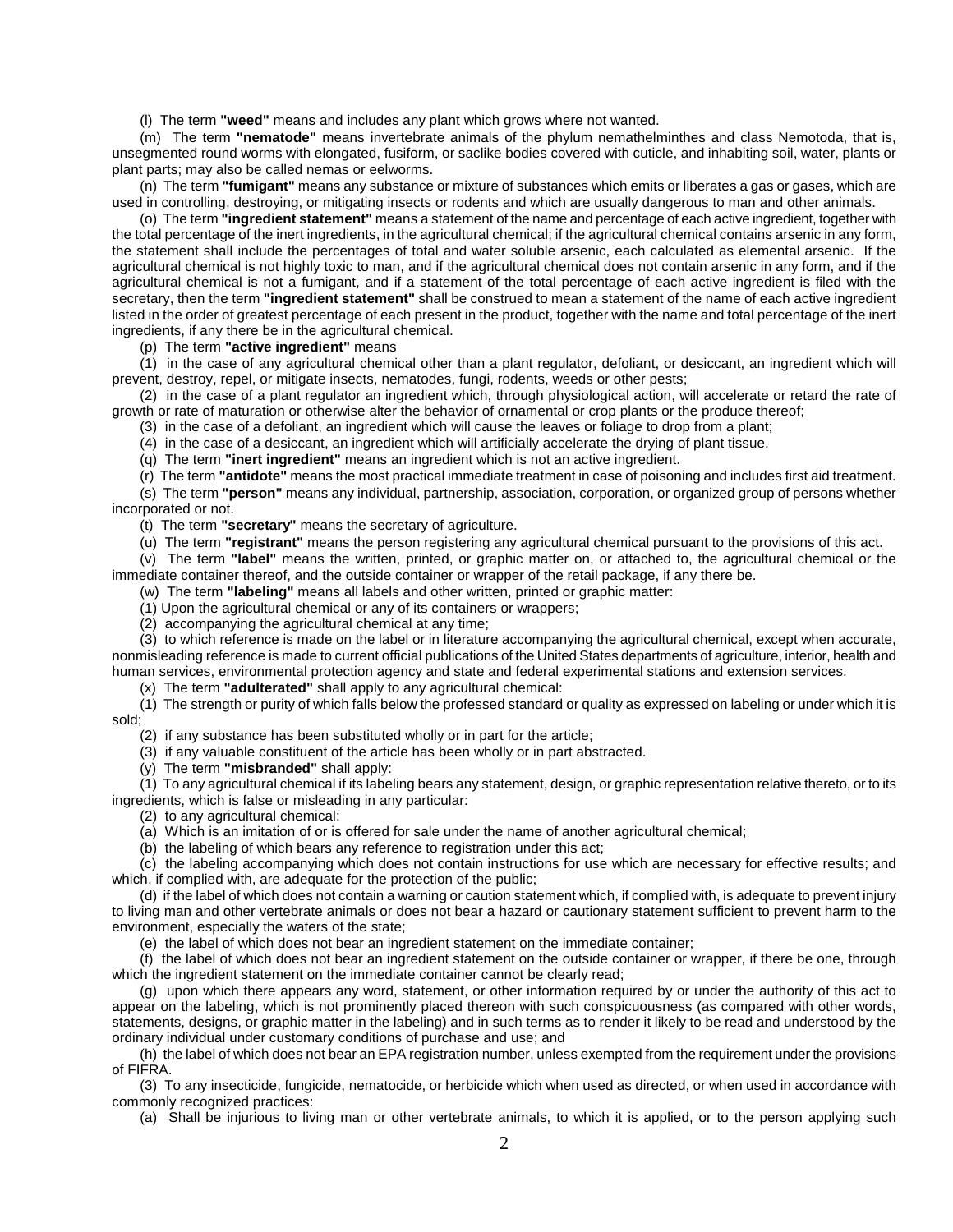agricultural chemical;

(b) shall be injurious to the environment or to vegetation, other than weeds, to which it is applied, or to the person applying such agricultural chemical. Physical or physiological effects on plants or parts thereof shall not be deemed to be injury, when this is the purpose for which the plant regulator, defoliant, or desiccant was applied, in accordance with the label claims and recommendations.

(z) The term **''emergency exemption''** shall mean an authorization to use a pesticide product, under emergency conditions, in a manner other than as stated on the product label as registered under section 3 of FIFRA which must be obtained by the secretary.

(aa) The term **''restricted use''** shall mean and include any pesticide, the use of which is either registered as restricteduse by the secretary or labeled as restricted-use by a federal agency responsible for making the classification or designation.

(bb) The term **''special local need registration''** shall mean a registration under section 24 of FIFRA authorized by the administrator of the EPA when certain conditions are met that indicate that there is a specific and special need within the state.

(cc) The term **''suspended pesticide''** shall mean any product whose registration is suspended under the provisions of this act or of FIFRA which would immediately stop the distribution or use, or both, of the product.

(dd) The term **''distribute''** shall mean to sell, offer for sale, hold for sale, hold for shipment, ship, deliver for shipment or release for shipment. The term does not include the holding or application of pesticides or the dilution of pesticide products by commercial pesticide applicators for the control of pests without delivering any unapplied pesticide to any customer of such applicators.

(ee) **''EPA''** shall mean the United States environmental protection agency.

(ff) **''FIFRA''** shall mean the federal insecticide, fungicide and rodenticide act (7 U.S.C. 136 et seq.(1996)) and regulations adopted pursuant thereto.

**History:** L. 1947, ch. 10, § 2; L. 1963, ch. 9, § 1; L. 2004, ch. 101, § 42; L. 2009, ch. 128, § 2; July 1.

**2-2203. Prohibited acts.** (a) It shall be unlawful for any person to distribute, sell, or offer for sale within this state or deliver for transportation or transport in intrastate commerce or between points within this state through any point outside this state any of the following:

(1) Any agricultural chemical which has not been registered pursuant to the provisions of K.S.A. 2-2204, and amendments thereto;

(2) any agricultural chemical, if any of the claims made for it, or if any of the directions for its use, differ in substance from the representations made in connection with its registration;

(3) any agricultural chemical if the composition thereof differs from its composition as represented in connection with its registration, unless within the discretion of the secretary, or an authorized representative of the secretary, a change in the labeling or formula of an agricultural chemical within a registration period, has been authorized, without requiring a reregistration of the product.

(4) Any agricultural chemical, unless it is in the registrant's or the manufacturer's unbroken immediate container, and there is affixed to such container, and to the outside container or wrapper of the retail package, if there be one through which the required information on the immediate container cannot be clearly read, a label bearing the following:

(a) The name and address of the manufacturer, registrant, or person for whom manufactured;

(b) the name, brand, or trademark of said article and

(c) the minimum net weight or measure of the contents except that herbicides shall be labeled to state the net weight of contents.

(5) Any agricultural chemical which contains any substance or substances in quantities highly toxic to man, determined as provided in K.S.A. 2-2205, and amendments thereto, unless the label shall bear, in addition to any other matter required by this act:

(a) The skull and crossbones;

(b) the word ''poison'' prominently, in red, on a background of distinctly contrasting color; and

(c) a statement of an antidote for the pesticide.

(6) Any agricultural chemical which is adulterated or misbranded.

(b) It shall be unlawful:

(1) For any person to detach, alter, deface, or destroy, in whole or in part, any label or labeling provided for in this act, or by regulations promulgated hereunder, or to add any substance to, or take any substance from, an agricultural chemical in any manner which may defeat the purposes of this act.

(2) For any person to use for his or her own advantage or to reveal, other than to the secretary or an authorized representative of the secretary, or proper officials or employees of the state or to the courts of this state in response to a subpoena, or to physicians, or in emergencies to pharmacists and other qualified persons, for use in the preparation of antidotes, any information relative to formulas of products acquired by authority of K.S.A. 2-2204, and amendments thereto.

**History:** L. 1947, ch. 10, § 3; L. 2009, ch. 128, § 3; July 1.

## **2-2204. Registration; renewal; chemicals subject to federal registration may be exempted; fees and charges;**

**reduction; cancellation of registration upon notice.** (a) Every agricultural chemical which is distributed, sold or offered for sale within this state or delivered for transportation or transported in intrastate commerce or between points within this state through any point outside this state shall be registered by the secretary. The secretary shall have the authority to classify or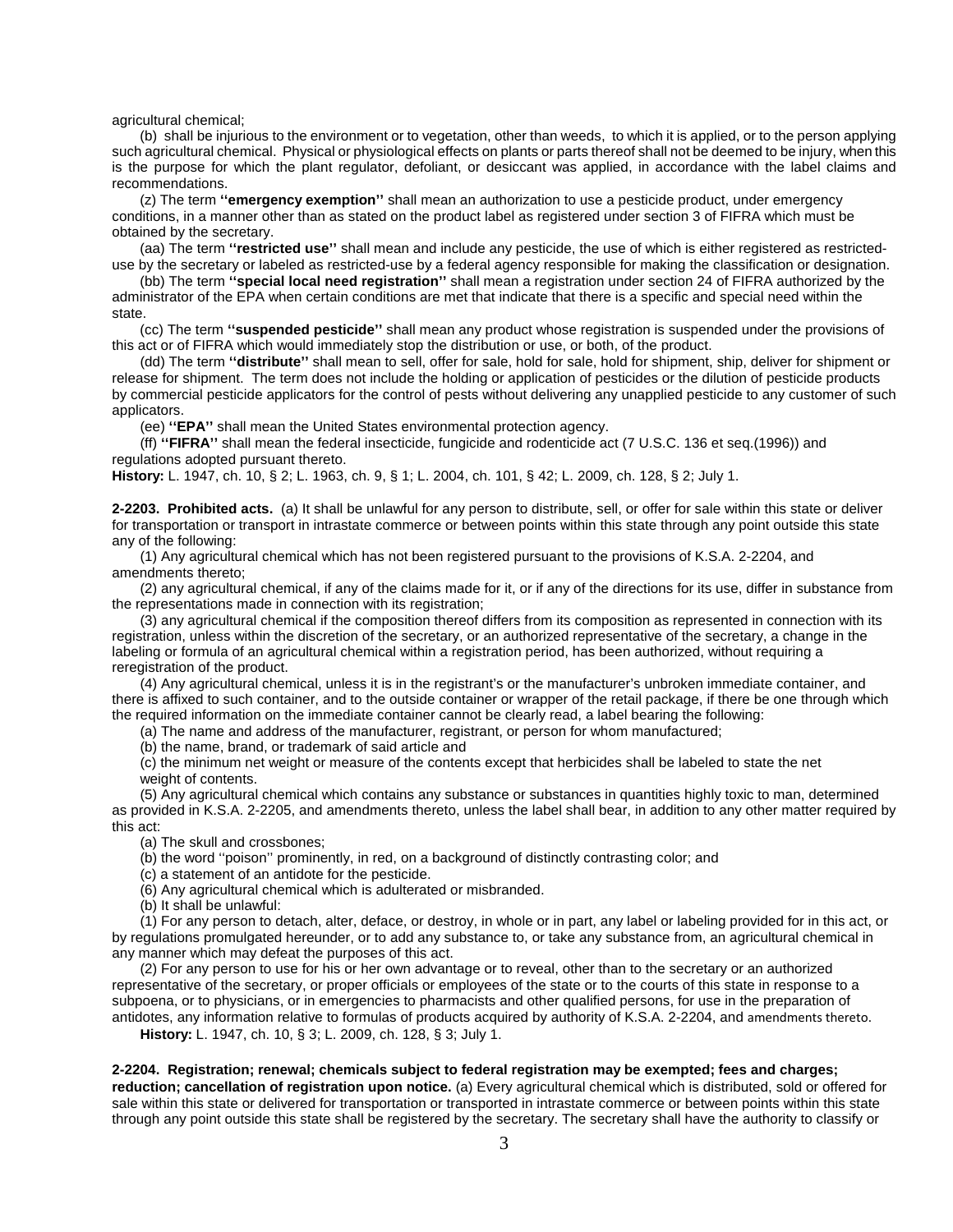designate as restricted-use any pesticide registered for sale, use or distribution in the state of Kansas, according to rules and regulations promulgated by the secretary. The secretary may adopt rules and regulations to allow products to be registered for a period not to exceed three years. All registration of products shall expire on December 31 of the year the registration is set to expire, unless such registration shall be renewed, in which event expiration date shall be extended for each year of renewal registration, or until otherwise terminated. Products which have the same formula, and are manufactured by the same person, the labeling of which contains the same claims, and the labels of which bear a designation identifying the product as the same agricultural chemical may be registered as a single product and additional names and labels shall be added by supplement statements during the current period of registration. Within the discretion of the secretary, or an authorized representative of the secretary, a change in the labeling or formulas of an agricultural chemical may be made within the current period of registration without requiring a reregistration of the product. Any agricultural chemical imported into this state which is subject to the provisions of any federal act providing for the registration and which has been duly registered under the provisions of such federal act, in the discretion of the secretary, may be exempted from registration under this act when such agricultural chemical is sold or distributed in the unbroken immediate container in which such agricultural chemical was originally shipped.

(b) The registrant shall file with the secretary, a statement including: (1) The name and address of the registrant and the name and address of the person whose name will appear on the label if other than the registrant; (2) the name of the agricultural chemical; (3) a complete copy of the labeling accompanying the agricultural chemical and a statement of all claims made and to be made for it and a statement of directions for use; and (4) if requested by the secretary, or an authorized representative of the secretary, a full description of the tests made and the results thereof upon which the claims are based.

(c) The secretary may require the registrant to submit a copy of the product label registered by the EPA under the provisions of FIFRA.

(d) Any time the registrant modifies the label, the modified label shall be submitted to the secretary for review and approval prior to implementing the new label in Kansas.

(e) On the date of registration, the registrant shall pay a fee fixed by rules and regulations adopted by the secretary of agriculture. Such fee shall equal an amount per registered agricultural chemical, not to exceed \$150 per year. Such fee shall be deposited in the state treasury and credited as follows: (1) An amount equal to \$100 for each year of registration shall be credited to the state water plan fund created by K.S.A. 82a-951, and amendments thereto; and (2) the remainder shall be credited to the agricultural chemical fee fund to be used for carrying out the provisions of this act. The annual fee for each agricultural chemical registered which is in effect on the day preceding the effective date of this act shall continue in effect until the secretary of agriculture adopts rules and regulations fixing a different fee therefor under this subsection. The secretary of agriculture shall reduce the fee imposed by this subsection by adopting rules and regulations whenever the secretary determines that the fee is yielding more revenue than is required for the purposes to which such fee is devoted by law, but not for less than one year. In the event that the secretary, after reducing such fee, finds that sufficient revenues are not being produced by such reduced fee, the secretary may increase the fee by adopting rules and regulations under this subsection, to an amount which, in the judgment of the secretary, will produce sufficient revenues for the purposes as provided in this section, but not exceeding the maximum amount of the fee imposed by this subsection.

(f) The secretary, or an authorized representative of the secretary, whenever it is deemed essential in the administration of this act, may require the submission of the complete formula or any other data in support of the registration for any pesticide. The complete formula and any other trade secrets submitted to support the registration application shall be considered as confidential. If it appears to the secretary, or an authorized representative of the secretary, that the composition of the product is such as to warrant the proposed claims for the product and if the product and its labeling and other material required to be submitted comply with the requirements of this act, the secretary shall register the product.

(g) If it does not appear to the secretary, or an authorized representative of the secretary, that the product is such as to warrant the proposed claims for it or if the product and its labeling and other material required to be submitted do not comply with the provisions of this act, the secretary shall notify the registrant of the manner in which the product, labeling, or other material required to be submitted fail to comply with the act and rules and regulations adopted pursuant thereto so as to afford the registrant an opportunity to make the necessary corrections. If, upon receipt of such notice, the registrant does not make the required changes within 30 days, the secretary may deny registration of the product. In addition, the secretary may deny registration of a product if the application for registration fails to comply with this act or any rule or regulation adopted pursuant thereto. If the secretary denies a registration, the registrant may request a hearing in accordance with the provisions of the Kansas administrative procedure act.

(h) Any pesticide registration canceled or suspended under the provisions of FIFRA shall be considered to be canceled or suspended under provisions of the agricultural chemical act of 1947, unless such cancellation is due to the nonpayment of registration fees required under FIFRA.

(i) If the secretary determines that a registered product fails to meet the claims made on its label, the secretary may suspend or revoke the product registration after a hearing in accordance with the provisions of the Kansas administrative procedure act. In addition, if the secretary determines that a registered product or its labeling fails to comply with this act, or a rule or regulation adopted pursuant to this act, the secretary may suspend or revoke the product registration after a hearing in accordance with the provisions of the Kansas administrative procedure act.

(j) In order to protect the public, the secretary, or a duly authorized representative of the secretary, on the secretary's own motion, may at any time, after written notice to the registrant, suspend or revoke the registration of an agricultural chemical. Any person so notified shall be given an opportunity for a hearing in accordance with the provisions of the Kansas administrative procedure act with regard to the secretary's contemplated action, before any registration is suspended or revoked.

(k) Notwithstanding any other provisions of this act, registration is not required in the case of an agricultural chemical shipped from one plant within this state to another plant within this state operated by the same person.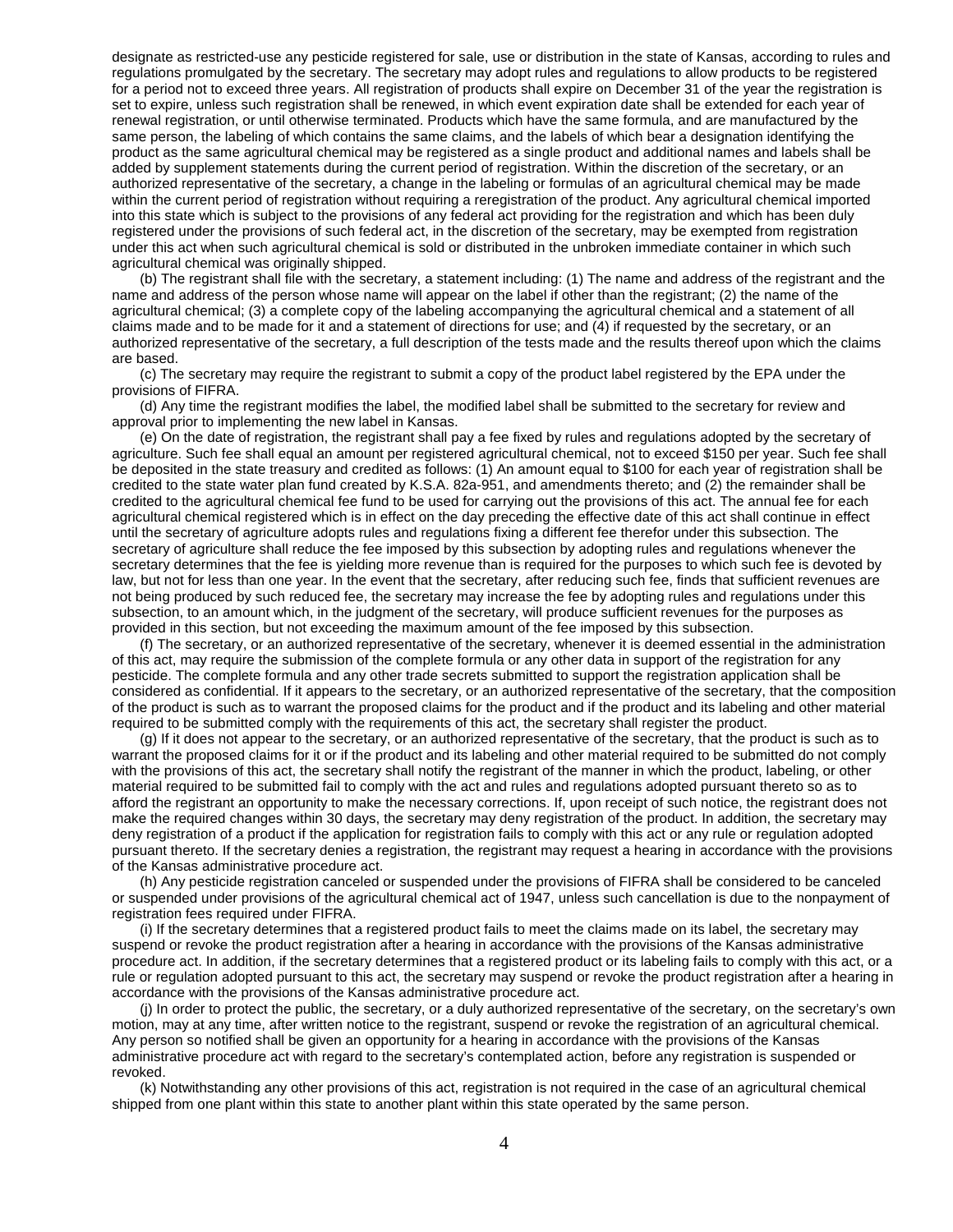(l) Any information required to be filed pursuant to this section, may be filed electronically pursuant to rules and regulations promulgated by the secretary.

**History:** L. 1947, ch. 10, § 4; L. 1951, ch. 13, § 1; L. 1982, ch. 4, § 7; L. 1987, ch. 12, § 8; L. 1988, ch. 356, § 31; L. 1989, ch. 186, § 28; L. 2002, ch. 181, § 2; L. 2004, ch. 85, § 2; L. 2008, ch. 93, § 2; L. 2009, ch. 128, § 4; L. 2017, ch. 86, § 2; July 1.

## **2-2205. Determinations after hearings; rules and regulations; uniformity between states and federal government.** (a) The secretary is authorized, after opportunity for a hearing

(1) to declare as a pest any form of plant or animal life or virus which is injurious to plants, men, domestic animals, articles, or substances;

(2) to determine whether agricultural chemicals are highly toxic to man;

(3) to determine standards of coloring or discoloring for agricultural chemicals; and

(4) to subject agricultural chemicals to the requirements of K.S.A. 2-2203 (a)(6) and amendments thereto.

(b) The secretary is authorized, after due public hearing, to make appropriate rules and regulations for carrying out the provisions of this act, including rules and regulations providing for the collection and examination of samples of agricultural chemicals.

(c) In order to avoid confusion endangering the public health and safety resulting from diverse requirements, particularly as to the labeling and coloring of agricultural chemicals and to avoid increased costs to the people of this state due to the necessity of complying with such diverse requirements in the manufacture and sale of such products, it is desirable that there should be uniformity between the requirements of the several states and the federal government relating to such products. To this end the secretary is authorized, after due public hearing, to adopt regulations, applicable to and in conformity with the primary standards established by this act; or as have or may be prescribed by the EPA with respect to agricultural chemicals or pesticides.

**History:** L. 1947, ch. 10, § 5; L. 2009, ch. 128, § 5; July 1.

**2-2206. Examinations; prosecutions; stop sale orders; judicial review.** (a) The examination of agricultural chemicals shall be made under the direction of the secretary, or an authorized representative of the secretary, for the purpose of determining whether they comply with the requirements of this act. If it appears from such examination that an agricultural chemical fails to comply with the provisions of this act and the secretary, or an authorized representative of the secretary, contemplates instituting criminal proceedings against any person, the secretary or the authorized representative of the secretary shall cause notice to be given to such person. Any person so notified shall be given an opportunity to present such person's views, either orally or in writing, with regard to such contemplated proceedings. If thereafter in the opinion of the secretary, or an authorized representative of the secretary, it appears that the provisions of the act have been violated by such person, then the secretary or an authorized representative of the secretary may refer the facts to the county attorney or district attorney for the county in which the violation occurred with a copy of the results of the analysis or the examination of such article. Nothing in this act shall be construed as requiring the secretary or the authorized representative of the secretary to report for prosecution or for the institution of libel proceedings any minor violations of the act whenever the secretary or the authorized representative of the secretary believes that the public interests will be best served by a suitable notice of warning in writing.

(b) It shall be the duty of each county attorney or district attorney to whom any such violation is reported to cause appropriate proceedings to be instituted and prosecuted in a court of competent jurisdiction without delay.

(c) The secretary, or an authorized representative of the secretary, is authorized to give notice of all judgments entered in actions instituted under the authority of this act by publication in such manner as the secretary may prescribe.

(d) The secretary or a duly authorized representative of the secretary, acting as the enforcing officer, may issue and enforce a written or printed stop sale, use or removal order to the owner or custodian of any quantity of an agricultural chemical which the secretary or duly authorized representative determines is adulterated or misbranded, is not registered as required under K.S.A. 2-2204 and amendments thereto, fails to bear on its label the required information, has an altered or defaced label or the pesticide product has pesticide residue on the container or packaging. The stop sale order shall prohibit further sale and movement of such agricultural chemical, except on approval of the enforcing officer, until the enforcing officer has evidence that the law and rules and regulations have been complied with and issues a release from the stop sale, use or removal order. Any stop sale, use or removal order issued pursuant to this subsection is subject to review in accordance with the Kansas judicial review act. The provisions of this subsection shall not be construed as limiting the right of the enforcement officer to proceed as authorized by other provisions of the statutes contained in article 22 of chapter 2 of the Kansas Statutes Annotated and amendments thereto

(e) The representative of the secretary may issue a stop sale, use or removal order for any pesticide product held for distribution to any pesticide dealer who has failed to register as a pesticide dealer under the requirements of K.S.A. 2-2469, and amendments thereto.

(f) During reasonable business hours, the secretary or secretary's representative shall have the authority to enter any locations where pesticides, pest control devices or pest control systems are being held for sale and distribution in order to conduct inspections, obtain samples and other evidence, obtain copies of records and otherwise document compliance with the provisions of this act.

**History:** L. 1947, ch. 10, § 6; L. 1985, ch. 9, § 3; L. 1986, ch. 318, § 13; L. 2009, ch. 128, § 6; L. 2010, ch. 17, § 10; July 1.

**2-2207. Exemptions.** (a) The secretary may issue a permit for an experimental use pesticide in lieu of registration, as prescribed by rules and regulations adopted by the secretary.

(b) The penalties provided for violations of subsection (a) of K.S.A. 2-2203 and amendments thereto shall not apply to:

(1) Any carrier while engaged in transporting an agricultural chemical within this state, if such carrier, upon request,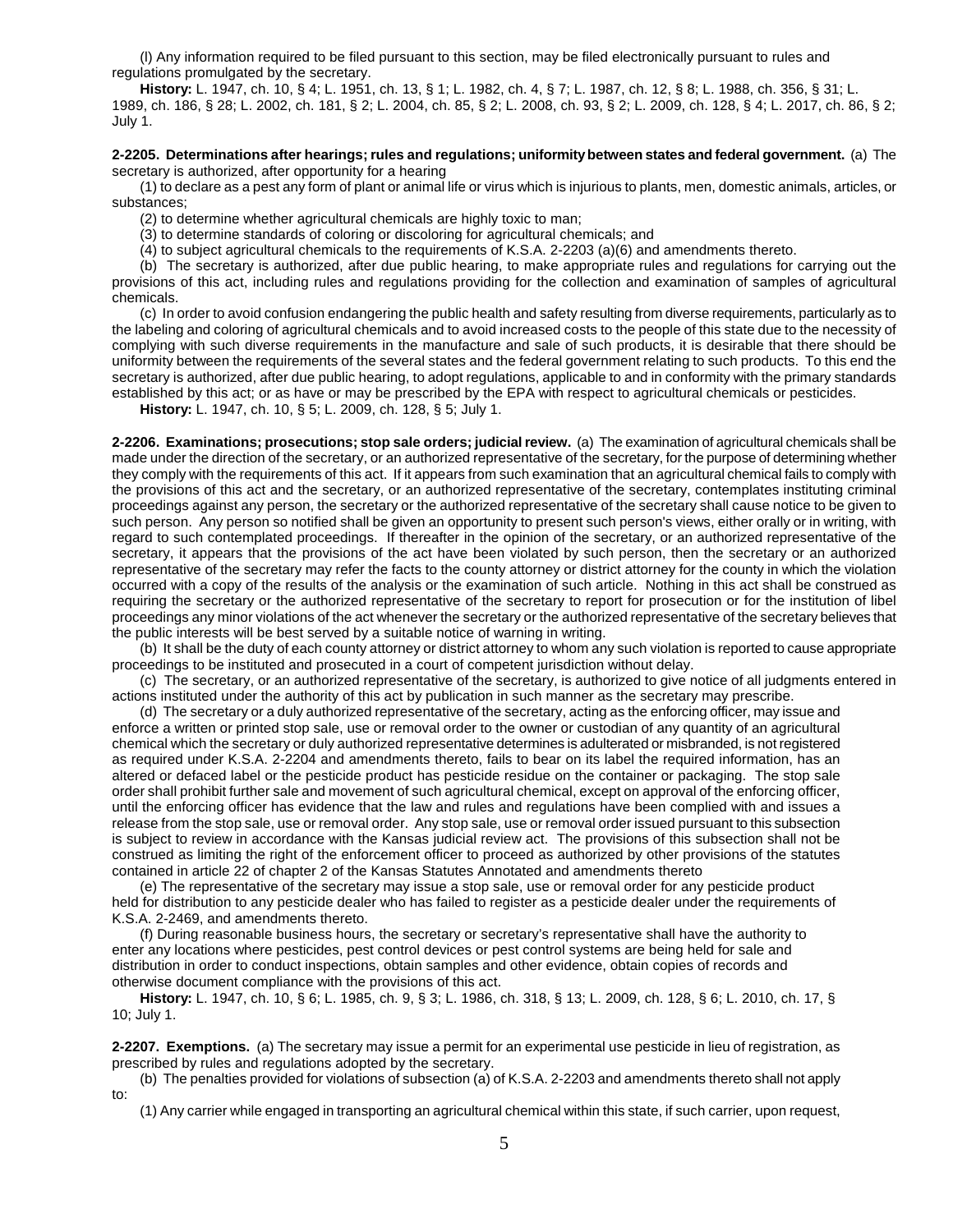permits the secretary or the secretary's designated representative or agent to copy all records showing the transactions in and movement of the products;

(2) public officials of this state and the federal government engaged in the performance of their official duties;

(3) the manufacturer or shipper of an agricultural chemical for experimental use only

(A) by or under the supervision of any agency of this state or of the federal government authorized by law to conduct research in the field of agricultural chemicals, or

(B) by others if the agricultural chemical is not sold and if the container thereof is plainly and conspicuously marked "for experimental use only not to be sold," together with the manufacturer's name and address. If a written permit has been obtained from the secretary, or an authorized representative of the secretary, an agricultural chemical may be sold for experiment purposes subject to such restrictions and conditions as may be set forth in the permit.

(c) No article shall be deemed in violation of this act when consigned for export to a foreign country, and when prepared or packed according to the specifications or directions of the purchaser. If not so exported all of the provisions of this act shall apply.

(d) This act shall not limit or abridge in any manner the right of any pharmacist licensed in the state of Kansas to sell chemicals and drugs in broken packages in compliance with the Kansas pharmacy laws.

(e) Any pesticide product that is permitted for distribution and use under the provisions of an emergency exemption shall be exempt from the requirements for registration of the label allowing for use in an emergency.

(f) Any pesticide product label for which the secretary seeks registration under the provisions for special local need (SLN) registration shall be exempt from the registration fee for the remainder of the first year the SLN is in

place. A registration fee in an amount fixed by the secretary shall be required for renewal of the SLN registration.

History: L. 2009, Ch. 128 § 7, July 1.

**2-2208. Penalties.** (a) Any person violating K.S.A. 2-2203 (a) (1) shall be guilty of a misdemeanor and upon conviction shall be fined not less than one hundred dollars and not more than five hundred dollars.

(b) Any person violating any provisions of this act other than K.S.A. 2-2203 (a) (1) or failing to comply with any of the provisions of this act other than K.S.A. 2-2203 (a) (1) or violating or failing to comply with any rule or regulation adopted under the provisions of this act, shall be guilty of a misdemeanor and upon conviction shall be fined not more than one hundred dollars for the first offense and upon conviction for a subsequent offense shall be fined not less than one hundred dollars or more than five hundred dollars for each subsequent offense: *Provided*, That any offense committed more than five years after a previous conviction shall be considered a first offense. The registration of the article with reference to which the violation occurred shall terminate automatically upon entry of judgment by the court against the violator. An article the registration of which has been terminated may not again be registered unless the article, its labeling, and other material required to be submitted appear to the secretary, or an authorized representative of the secretary, to comply with all the requirements of this act.

(c) Notwithstanding any other provisions of this section, in case any person, with intent to defraud, uses or reveals information relative to formulas of products acquired under authority of K.S.A. 2-2204, he or she shall be fined not more than five hundred dollars or imprisoned for not more than one year or both.

**History:** L. 1947, ch. 10, § 8; June 30.

**2-2209. Seizures.** (a) Any agricultural chemical that is distributed, sold, or offered for sale within this state or delivered for transportation or transported in intrastate commerce or between points within this state through any point outside this state shall be liable to be proceeded against in any court of competent jurisdiction in any county of the state where it may be found and seized for confiscation by process of libel for condemnation if it:

(1) Is adulterated or misbranded;

(2) has not been registered under the provisions of K.S.A. 2-2204 and amendments thereto;

(3) fails to bear on its label the information required by the agricultural chemical act of 1947.

(b) If the article is condemned, after entry of decree, it shall be disposed of by destruction or sale as the court may direct and the proceeds, if such article is sold, less legal costs, shall be paid to the state treasurer. The article shall not be sold contrary to the provisions of the agricultural chemical act of 1947. Upon payment of costs and upon the execution and delivery to the clerk of such court, of a good and sufficient bond to be approved by the judge, conditioned that the article shall not be disposed of unlawfully, the court may direct that such article be delivered to the owner thereof for relabeling or reprocessing as the case may be.

(c) When a decree of condemnation is entered against the article, court costs and fees and storage and other proper expenses shall be awarded against the person, if any, intervening as claimant of the article.

**History:** L. 1947, ch. 10, § 9; L. 1992, ch. 314, § 1; L. 2009, ch. 128, § 8; July 1.

**2-2210. Delegation of duties.** All authority vested in the secretary by virtue of the provisions of this act may with like force and effect be executed by such employees of the Kansas department of agriculture as the secretary may from time to time designate for said purpose.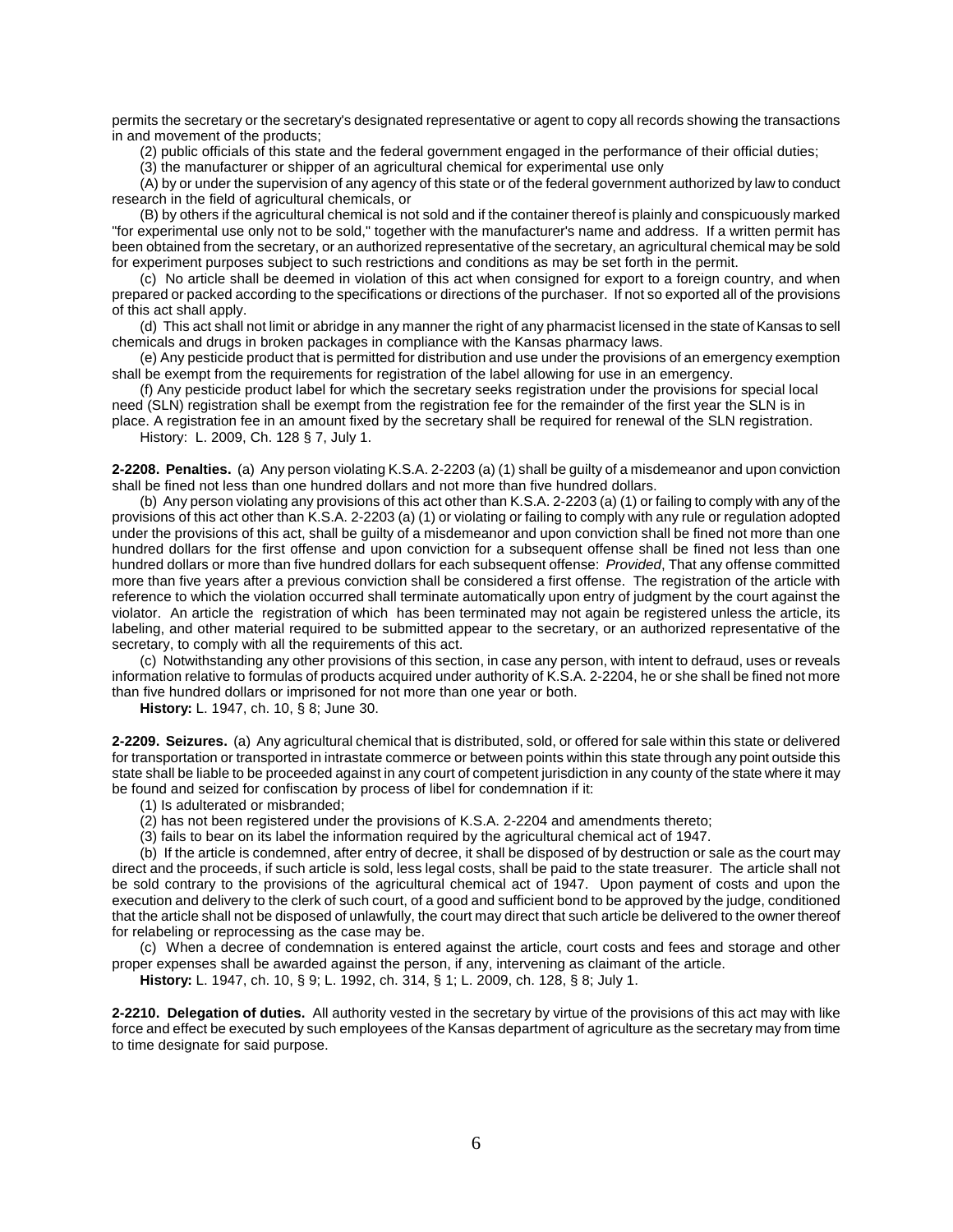**History:** L. 1947, ch. 10, § 10; L. 2004, ch. 101, § 43; July 1.

**2-2211. Cooperation with other agencies.** The secretary is authorized and empowered to cooperate with, and enter into agreements with, any other agency of this state, the United States department of agriculture, and any other state or agency thereof for the purpose of carrying out the provisions of this act and securing uniformity of regulations.

**History:** L. 1947, ch. 10, § 11; June 30.

**2-2212. Disposition of moneys received; agricultural chemical fee fund.** The secretary shall remit all moneys received by or for the secretary under article 22 of chapter 2 of the Kansas Statutes Annotated, and amendments thereto, to the state treasurer in accordance with K.S.A. [75-4215,](http://www.ksrevisor.org/statutes/chapters/ch75/075_042_0015.html) and amendments thereto. Upon receipt of each such remittance, the state treasurer shall deposit the entire amount in the state treasury to the credit of the agricultural chemical fee fund. All expenditures from such fund shall be made in accordance with appropriation acts upon warrants of the director of accounts and reports issued pursuant to vouchers approved by the secretary of agriculture or by a person or persons designated by the secretary.

**History:** L. 1947, ch. 10, § 12; L. 1973, ch. 2, § 7; L. 2001, ch. 5, § 15; L. 2004, ch. 101, § 44; July 1.

**2-2213. Invalidity of part.** If any provision of this act is declared unconstitutional, or the applicability thereof to any person or circumstance is held invalid, the constitutionality of the remainder of this act and the applicability thereof to other persons and circumstances shall not be affected thereby.

**History:** L. 1947, ch. 10, § 13; June 30.

**2-2214. Jurisdiction over distribution, sale and transportation.** (a) Jurisdiction in all matters pertaining to the distribution, sale and transportation of agricultural chemicals is by this act vested exclusively in the secretary, and an authorized representative of the secretary, except as otherwise specifically provided in this act.

(b) The secretary shall have the authority to apply for a permit for pesticide use in emergency situations as provided for under the provisions of section 18 of FIFRA and to apply for special local need registrations under the provisions of subsection (c) of section 24 of FIFRA.

**History:** L. 1947, ch. 10, § 14; L. 2009, ch. 128, § 9; July 1.

**2-2215. Judicial review of secretary's actions.** In addition to any other remedy which may be available, any action of the secretary pursuant to the agricultural chemical act of 1947 is subject to review in accordance with the Kansas judicial review act

**History:** L. 1947, ch. 10, § 15; L. 1986, ch. 318, § 14; L. 2010, ch. 17, § 11; July 1.

## **KANSAS ADMINISTRATIVE REGULATIONS**

**K.A.R. 4-1-2. Definitions**. In addition to the terms defined in K.S.A. 2-2202 and amendments thereto, the following terms shall have the meanings specified in this regulation: (a) "Abstracted," as used in K.S.A. 2-2202(x)(3) and amendments thereto, means omitted.

(b) "The act," and "the agricultural chemical act" mean K.S.A. 2-2201 et seq., and amendments thereto.

(c) "Authorized representative" and "designee" mean any person authorized by the secretary to enforce the act. (d) "Pesticide" shall include insecticides, fungicides, rodenticides, herbicides, nematocides, defoliants,

desiccants, and antimicrobials.

(e) "Plant-incorporated protectant" means any pesticidal substance produced by any plant and the genetic material necessary for the plant to produce the substance.

(f) "Plant regulator" shall not include any substance labeled or otherwise represented solely for use as a plant nutrient*,* fertilizer, or soil amendment.

(g) "Product" means one or more pesticides formulated, packaged, and labeled for distribution or sale.

(h) "Valuable constituent" means any active ingredient or inert ingredient. (Authorized by K.S.A. 2009 Supp. 2-2205; implementing K.S.A. 2009 Supp. 2-2202; effective Jan. 1, 1966; amended May 1, 1982; amended June 10, 2011.)

**K.A.R. 4-1-5. Label.** The label of each product shall show clearly and prominently the following items: (a) The complete name of the product under which the product is registered under the act;

(b) the name and address of the manufacturer, registrant, or person for whom the product was manufactured. Unless otherwise stated, any name and address on the label shall be considered as the name and address of the manufacturer. If the registrant's name appears on the label and the registrant is not the manufacturer or if the name of the person for whom the product was manufactured appears on the label, the name that appears on the label shall be qualified by appropriate wording that may include "packed for," "distributed by," or "sold by," to indicate that the name is not that of the manufacturer. If the product is manufactured in more than one location or at a location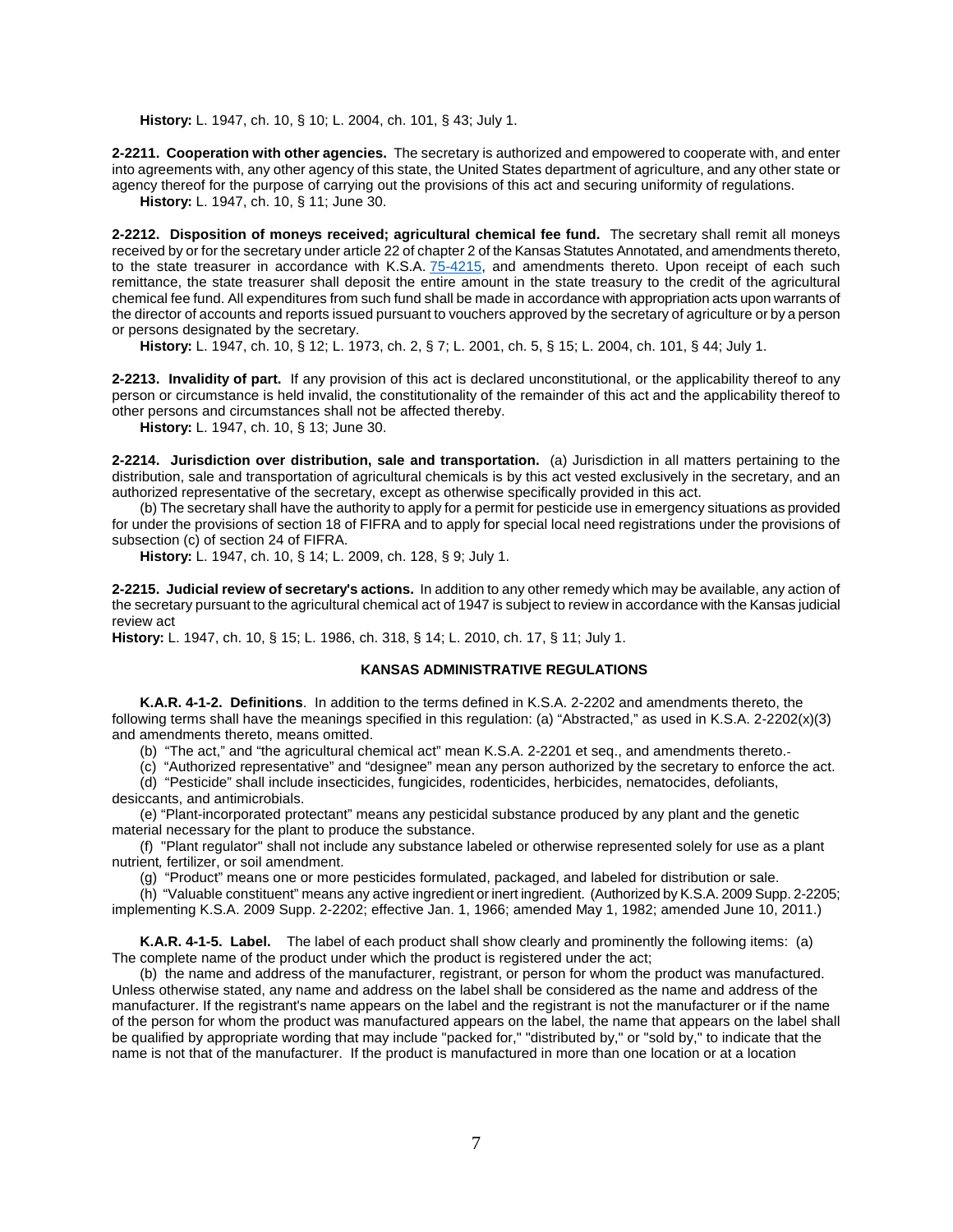separate from the manufacturer's principal office, then the product label shall state either one of the addresses where the product is manufactured or the address of the manufacturer's principal office;

(c) the EPA registration number, if required under the provisions of FIFRA;

(d) the net contents;

(e) an ingredient statement, which shall meet the following requirements:

(1) The ingredient statement shall appear on the front panel of the label unless the secretary or designee determines that, due to the size or form of the container, a statement on that portion of the label is impractical and permits this statement to appear on another side or panel of the label. If so permitted, the ingredient statement shall be in larger type and more prominent than the surrounding text. The ingredient statement shall run parallel with other printed matter on the panel of the label on which the ingredient statement appears and shall be on a clear, contrasting background and not obscured or crowded;

(2) the acceptable common name of each active ingredient as specified in FIFRA shall appear on the ingredient statement or, if the active ingredient has no common name, the correct chemical name shall be stated. A trademark or trade name shall not be used as the name of an active ingredient unless the trademark or trade name has become a common name;

(3) active ingredients and inert ingredients shall be so designated. The term "inert ingredient" shall appear in the same size type and be as prominent as the term "active ingredient"; and

(4) the percentages of all ingredients shall be determined by weight, and the sum of the percentages of all ingredients shall be 100. Sliding-scale forms of ingredient statements shall not be used;

(f) a first aid statement; and

(g) a warning or caution statement. The warning or caution statement shall appear on the label in a place sufficiently prominent to warn the user and shall state clearly and in nontechnical language the particular hazards involved in the use of the product and the precautions to be taken to avoid accident, injury, or damage to humans and other nontarget organisms. (Authorized by K.S.A. 2010 Supp. 2-2205; implementing K.S.A. 2010 Supp. 2-2202; effective Jan. 1, 1966; amended May 1, 1982; amended June 10, 2011.)

**K.A.R. 4-1-6.** (Authorized by K.S.A. 2-2205; implementing K.S.A. 2-2203; effective Jan. 1, 1966; amended May 1, 1982; revoked June 10, 2011.)

**K.A.R. 4-1-8.** (Authorized by K.S.A. 2-2205; implementing K.S.A. 2-2203; effective Jan. 1, 1966; amended May 1, 1982; revoked June 10, 2011.)

**K.A.R. 4-1-9. Registration.** (a) Pursuant to K.S.A. 2-2204 and amendments thereto, a product may be registered by one of the following: any manufacturer, authorized agent of the manufacturer, packer, seller, distributor, or shipper of that product.

(b) The registrant shall be responsible for the accuracy and completeness of all information submitted in connection with the application for registration of a product.

(c) Each registrant shall submit the product labeling to the secretary or designee when initially registering the product and whenever changing or modifying the labeling. When a registrant submits a product's labeling due to a change or modification in the labeling, the labeling shall be accompanied with a written statement that clearly and specifically describes the changes from the previous labeling and the proposed date of implementation of the new labeling. After the effective date of a change in labeling, the product shall be marketed only under the new labeling. Any registrant may request from the secretary or designee that a reasonable time be permitted to relabel or dispose of any products with the old labeling. After the initial registration of a product, any registrant may register that product no more than four consecutive years without the submission of the product label if there is no change to the product label.

(d) Claims or representations made for a product by the registrant or registrant's agent shall not differ from claims or representations made in connection with registration. These claims or representations shall include the following:

(1) Publications or advertising literature that accompanies the product or is distributed separately from the product;

(2) advertising by radio, television, internet sites, or other electronic media; and

(3) verbal and written communication.

(e) If the secretary requires additional information in support of the registration and the registrant believes that the requirement for additional data is unreasonable, the registrant may request a conference with the secretary or designee to discuss the requirement and consider alternatives. Each request for a conference shall be made no later than 20 days after the date on which the request for additional data is sent to the registrant.

(f) Each registration shall be valid through the last day of the calendar year in which the product was registered, unless the registration has been canceled or suspended before that day. (Authorized by K.S.A. 2010 Supp. 2-2205;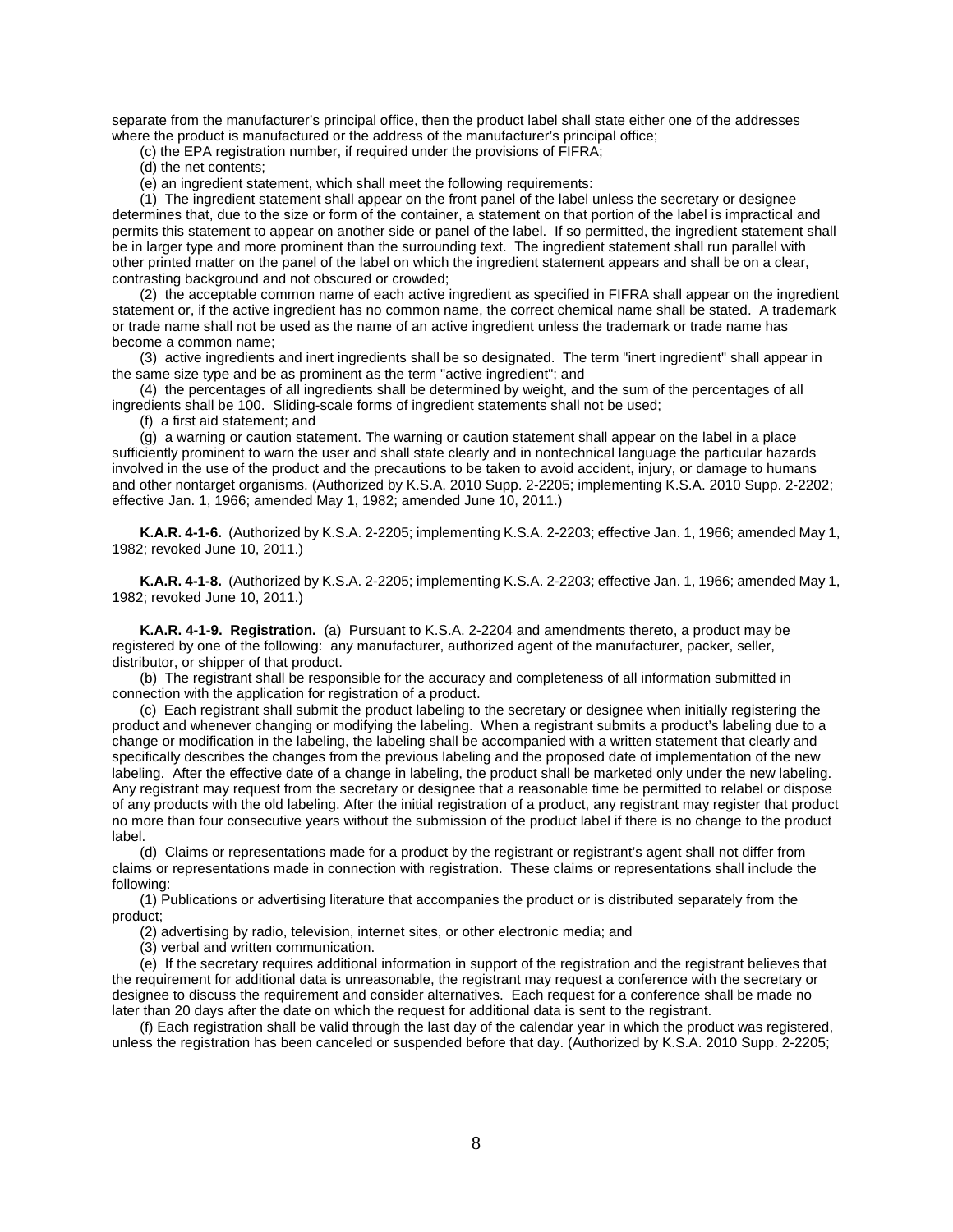implementing K.S.A. 2010 Supp. 2-2204; effective Jan. 1, 1966; amended May 1, 1982; amended June 10, 2011.)

**K.A.R. 4-1-9a. Registration for special local need.** (a) Each person registering a product for additional uses and methods of application not stated on the product's labeling under section three of FIFRA, but not inconsistent with federal law, for the purpose of meeting a special local need shall submit an application for the special local need to the secretary or designee. Each application shall include the following:

(1) A statement explaining why a special local need registration is necessary;

(2) efficacy and residue data;

(3) a letter from a subject matter expert, as recognized by the secretary or designee, detailing support for the special local need registration;

(4) EPA form 8570-25, "application for/notification of state registration of a pesticide to meet a special local need"; and (5) a proposed label for the product.

(b) A product shall not be eligible for special local need registration if at least one of the following conditions is met:

(1) There is insufficient evidence to support a special local need for the additional use or method of application within the state.

(2) The registrant and product do not meet all requirements under the act and the Kansas pesticide law.

(3) For a food or feed use, the additional use or method of application does not have an established residue tolerance, or an exemption from tolerance, under FIFRA.

(4) The same use or method of application has previously been denied, disapproved, suspended, or cancelled by EPA.

(5) The same use or method of application has been voluntarily cancelled by the registrant.

(c) A special local need registration shall be issued to the applicant upon referral of the application to EPA by the secretary.

(d) A special local need registration shall be immediately cancelled by the secretary or designee if the application is disapproved by EPA.

(e) Each special local need registration of a product shall be renewed annually, but may be renewed no more than four times without resubmission of a special local need request pursuant to K.A.R. 4-1-9a. (Authorized by K.S.A. 2009 Supp. 2-2205 and K.S.A. 2009 Supp. 2-2214; implementing K.S.A. 2009 Supp. 2-2207; effective June 10, 2011.)

**K.A.R. 4-1-9b. Emergency situation exemptions.** (a) Any person may submit a request for a registration exemption under section 18 of FIFRA to the secretary or designee if an emergency situation exists.

(b) "Emergency situation" shall include the following: a specific emergency, a public health emergency, a quarantine emergency, and a crisis emergency that is urgent and nonroutine.

(c) Each request for registration exemption under section 18 of FIFRA shall include documentation of each of the following:

(1) No effective registered products are available.

(2) No feasible alternative control practices are available.

(3) The emergency situation involves the introduction of a new pest, will present significant risks to human health or the environment, or will cause significant economic loss.

(d) Each person seeking an emergency situation exemption shall compile and present to the secretary or designee any additional information required by EPA to support the request.

(e) Each person distributing a product under the emergency situation exemption shall provide the end user with the product labeling that was approved for the emergency situation exemption.

(f) Each person distributing or using products under an emergency situation exemption shall meet the following requirements:

(1) Comply with all reporting requirements contained within the emergency situation exemption; and

(2) notify the secretary or designee of any adverse effects resulting from the use of the product. (Authorized by K.S.A. 2009 Supp. 2-2205; implementing K.S.A. 2009 Supp. 2-2207; effective June 10, 2011.)

**K.A.R. 4-1-11.** (Authorized by K.S.A. 2-2205; implementing K.S.A. 2-2202; effective Jan. 1, 1966; amended May 1, 1982; revoked June 10, 2011.)

**K.A.R. 4-1-13. Enforcement; product sampling.** Collection of samples of products for analysis shall be performed by the secretary or designee. A sample may be taken as either an unopened original package or a portion from the unopened original package. (Authorized by K.S.A. 2009 Supp. 2-2205; implementing K.S.A. 2009 Supp. 2-2206, as amended by L. 2010, ch. 17, §10; effective Jan. 1, 1966; amended May 1, 1982; amended June 10, 2011.)

**K.A.R. 4-1-14. Experimental use.** (a) A product, including a plant or seed modified genetically to include a plantincorporated protectant, may be distributed for experimental use without registration under K.S.A. 2-2204, and amendments thereto, if either of the following conditions is met: